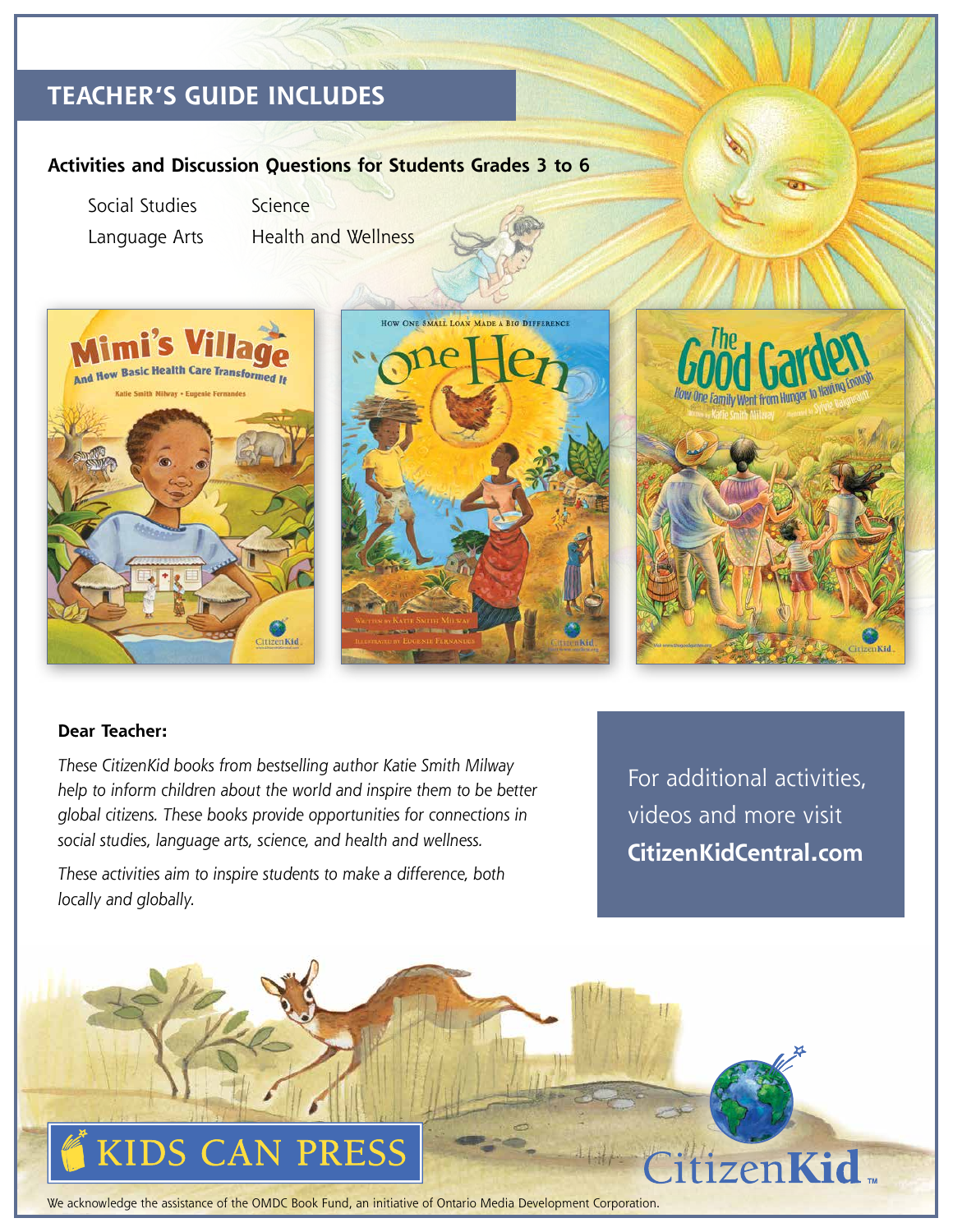### **Activities and Discussions**

# **World Connections: Where in the World?**

Before reading *Mimi's Village*, *One Hen* or *The Good Garden* with your class, work with your students to locate your home country on a world map or globe, as well as the country in the story (Kenya, Ghana or Honduras). Next, ask students some of the following questions, depending upon their grade:

- ° Where is (Kenya, Ghana or Honduras) in relation to where you live?
- ° What continent is it on?
- ° What forms of transportation could you take to travel there?
- ° Is it in the Northern or Southern Hemisphere?
- ° How close is it to the Equator?
- ° What are the approximate coordinates of latitude and longitude for this country?
- ° What kind of weather would you expect?
- ° What would you pack in your suitcase if you were planning a trip there?



After reading *Mimi's Village, One Hen* or *The Good Garden* with your class, discuss the similarities and differences between the community in the story and your local community. Consider such facets as homes, food, clothing, schools, responsibilities of children within the family and community, etc.

### **Health and Wellness: Making Connections**

#### *Healthy Habits*

- After reading *Mimi's Village* together, compare some of the improvements to health and wellness that take place in the story to practices that are used to help prevent illness in your community.
	- ° Begin by having students work in small groups to recall and list the many positive changes that happen in the story.
	- ° Next, ask students to brainstorm and list what we do in our community to help prevent illness. (Possibilities may include vaccinations, washing hands regularly, using tissues, washing fruit and vegetables, having access to clean water, covering food outdoors, refrigerating fresh food, getting rid of standing water to prevent mosquitoes, using screens on windows, covering your mouth with your elbow when you sneeze …)

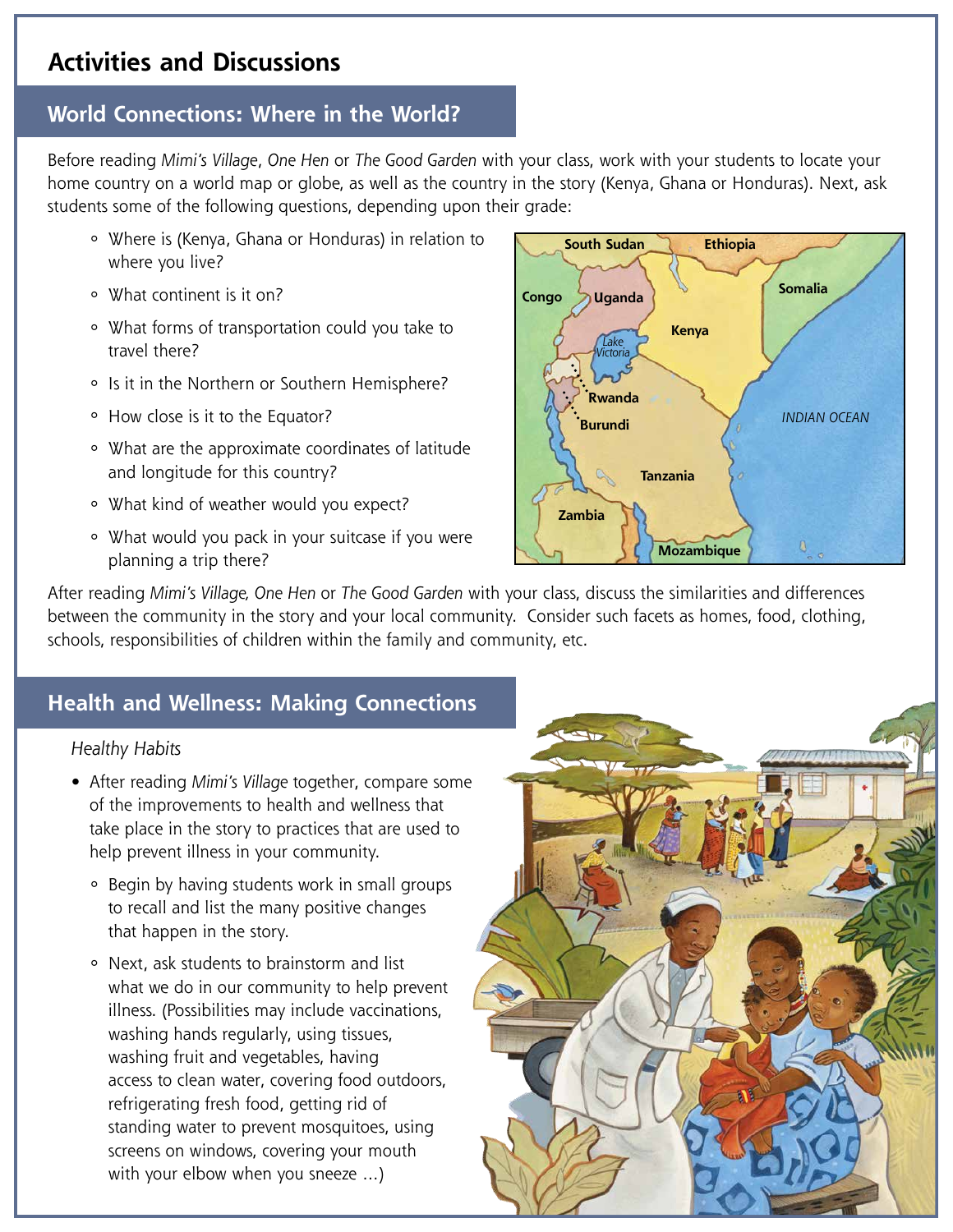- ° Share the lists as a whole class, then discuss the similarities and differences between healthy practices in our community and *Mimi's Village*.
- ° Have students create posters or advertisements about one of the items on the class list of illness prevention strategies. Use the posters/ advertisements to create a "Healthy Habits" bulletin board or display.
- ° Have students work in small groups to prepare and present a play about the importance of healthy habits in helping to prevent illness.

#### *Community Connections*

• Arrange for a visit from a community health nurse (*Mimi's Village*), a local gardening professional (*The Good Garden*) or a small-loans representative from a bank (*One Hen*). Provide the visitor with a copy of the applicable story before coming, and ask them to share with students ways in which what they do in our community have clear similarities to elements from the story. Before the visitor arrives, explain to students who is coming and why, and together as a class, create and post a list of questions students are interested in asking the local "expert."

 process to ensure that it is cleaned and purified. To illustrate, explore how water is taken from local water sources such as lakes, and purified. Display a water filtration process poster or diagram to encourage discussion.

- Discuss why access to clean water is vital for people living everywhere in the world. Basic water use is different depending on where you live. What are the different ways that people around the world use water?
- Ask students to think of and share activities that humans engage in that can negatively affect water quality.
- Possible answers might include polluting through industry wastewater, automobiles, etc.; littering on beaches and from boats; oil spills; gas-powered recreational boats; runoff of manure and chemicals from farms; etc.
- Next, engage students in a discussion about environmentally friendly actions that can improve water quality. Encourage them to create a "How to Keep Our Water Clean" mural for display in the classroom, hall or library.

### **Science Connections**

*From Rain to Tap Water*

- Provide students with the opportunity to explore how we get potable water in our community. Encourage discussion by posing questions such as:
	- ° What might happen if we drank water directly from our local pond / river / stream / lake? From the ocean?
	- ° Where does our drinking water come from?
	- ° How do the people in *Mimi's Village* ensure that their water is clean and safe for drinking? How is this different from what we do in our community?
	- ° How does our water get purified?
- Explain that depending where our drinking water comes from, its route is far from direct. Typically, water goes through a rigorous, step-by-step